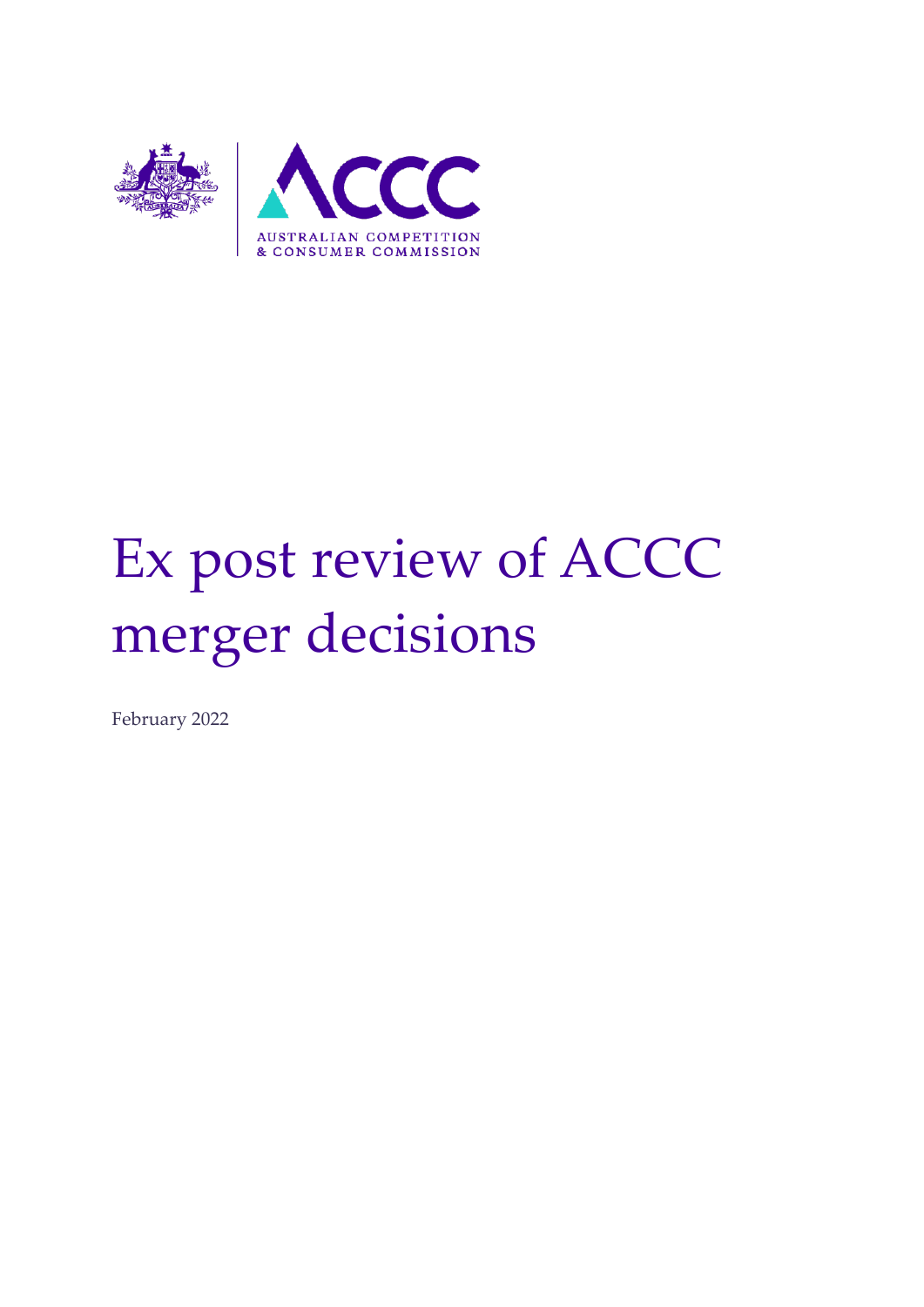# **Contents**

| 3. |                                                                         |  |
|----|-------------------------------------------------------------------------|--|
|    |                                                                         |  |
|    | Caltex Australia Petroleum Pty Ltd - assets from Milemaker Petroleum  9 |  |
|    |                                                                         |  |
|    |                                                                         |  |
|    |                                                                         |  |
|    | Propel Funeral Partners Limited - Gregson & Weight Funeral Directors 17 |  |
|    |                                                                         |  |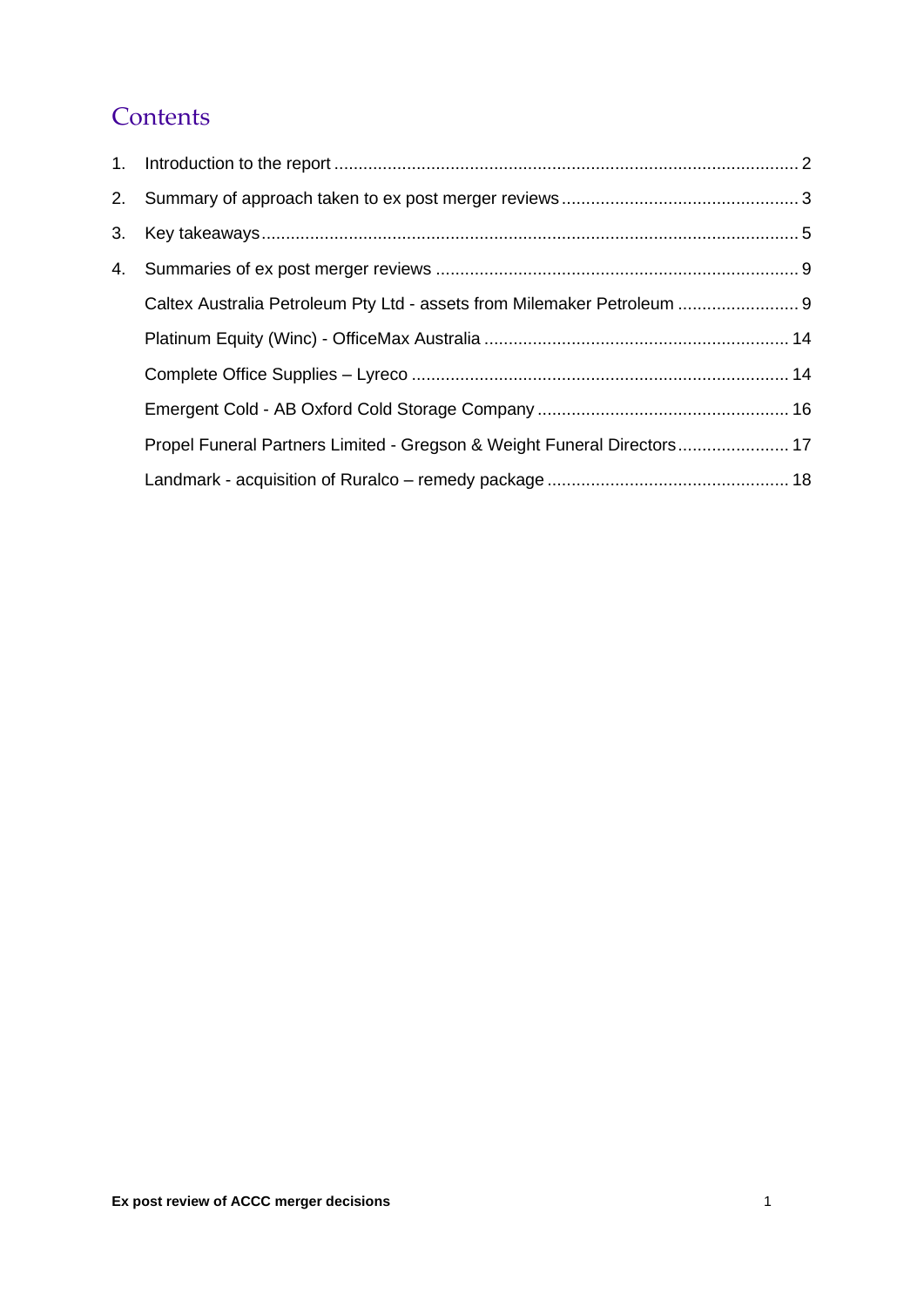# <span id="page-2-0"></span>1. Introduction to the report

During 2021, the ACCC conducted ex post reviews of six past merger decisions to inform and improve our merger investigative processes, investigation efficiency and our decisions. These reviews have provided us with useful insights and lessons which are informing our current merger reviews, and the weight we give to different types of evidence from different interested parties.

The key takeaways which we have observed include:

- Confirmation that the removal of a vigorous and effective competitor can have a significant impact on competition, even where the merger results in a relatively minor increase in market concentration, and even where there are other vigorous and effective competitors remaining in a market. This emphasises the importance of the ACCC looking beyond market shares and at other market conditions that may heighten the risk that a merger will impact competition.
- The need to be skeptical as to whether the benefit of competitive constraints on a particular segment will be carried over to other segments. We have identified instances of successful price discrimination post-merger, such that competitive constraints which were relevant to a segment of customers, did not constrain the merged entity from imposing significant price increases on other customers.
- The likelihood of new entry and expansion, and the ability of third parties to exercise countervailing power, are both routinely over-estimated by merger parties and third parties. This supports the need for greater scrutiny of such claims and caution to be exercised where competitive constraints on a merger largely rely on new entry or by customers exercising countervailing power.
- There are instances where merger parties and third parties have distorted or omitted critical information relevant to the ACCC's analysis. This highlights the weaknesses in the current informal clearance regime, including where merger parties decide what information they provide to the ACCC upfront and during the review.

We will publish future learnings as and when we identify meaningful trends and insights from further ex post merger work. The selection of matters included in this report, and future work, is discussed in **Section 2** below.

We have completed in-depth ex post reviews of the following matters:

- Caltex Australia's acquisition of assets from Milemaker Petroleum (**Caltex/Milemaker**)
- Platinum Equity's (Winc) acquisition of OfficeMax Australia (**Winc/OfficeMax**)
- Complete Office Supplies' acquisition of Lyreco (**COS/Lyreco**)
- Emergent Cold's acquisition of AB Oxford Cold Storage Company (**Emergent/Oxford**)
- Propel Funeral Partners' acquisition of Gregson & Weight Funeral Directors (**Propel/G&W**)
- The remedy package in Landmark's acquisition of Ruralco (**Landmark/Ruralco**).

The report is divided into the following sections:

- **Section 2**: A summary of the approach taken to ex post merger reviews
- **Section 3**: An amalgamated summary of key insights
- **Section 4**: A high-level summary of the six in-depth ex post reviews conducted to date.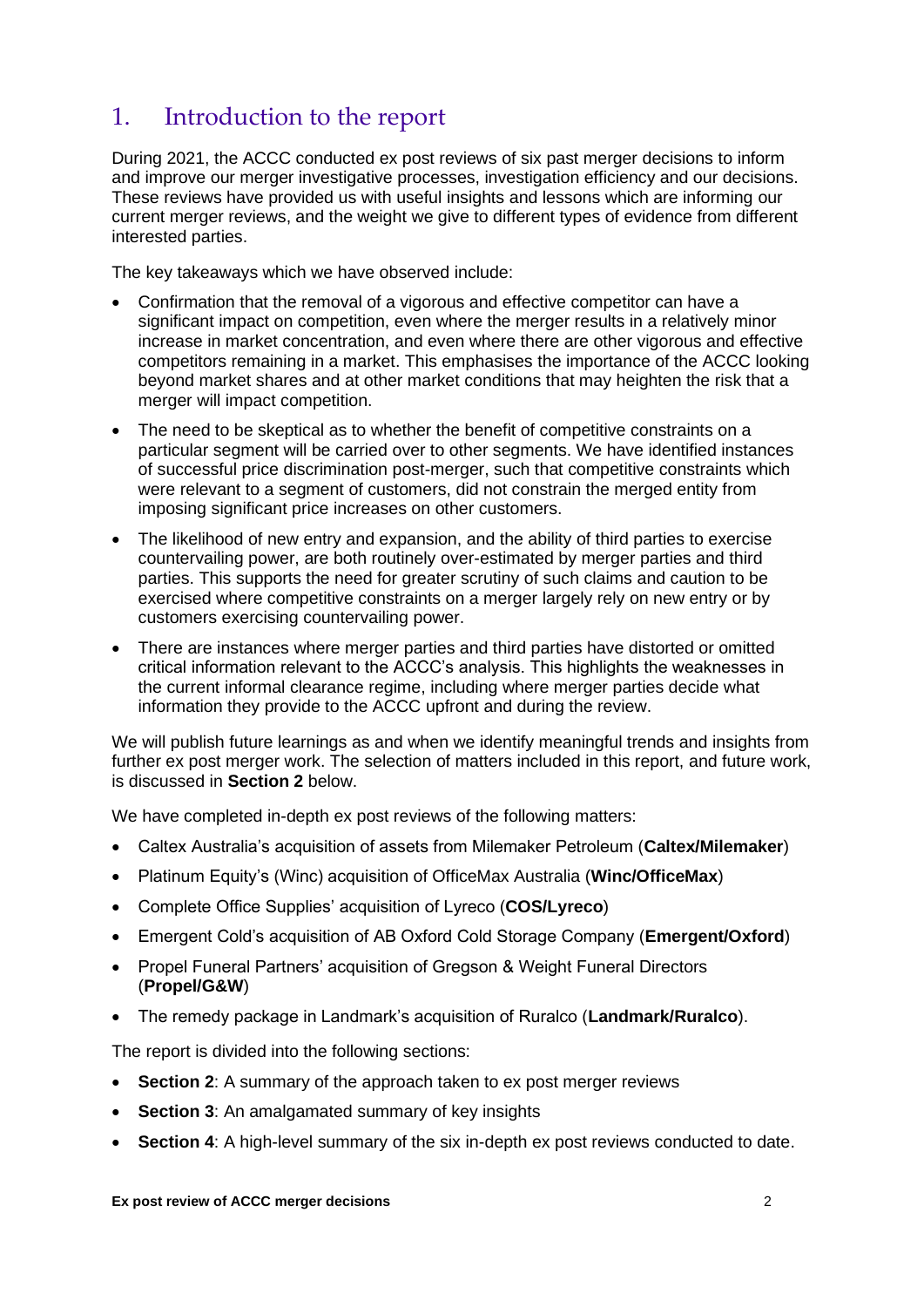# <span id="page-3-0"></span>2. Summary of approach taken to ex post merger reviews

This is the first time the ACCC has published a report on ex post reviews of past merger decisions. In informing our approach, we have had regard to the practices and experience of overseas competition agencies. A variety of approaches have been adopted by other competition agencies, including whether to conduct the work internally, or engage external consultants, and whether findings from the work are made publicly available.

The reviews which are referenced in this report have been conducted internally. This enabled us to be flexible regarding the scope and timing of reviews, according to the availability of information. It also ensured that we minimised confidentially constraints and best managed our resources between ex post reviews and our usual mergers work.

Our focus when undertaking ex post merger reviews is not to determine whether specific ACCC decisions were correct or incorrect, compared to alternative decisions available to the ACCC at the time. Rather, we have focused on specific predictions (in relation to merger factors or remedies) made by the ACCC, merger parties and/or third parties at the time of a merger review that influenced the outcome. We have sought to identify when the situation played out as we predicted and when it did not. When it did not, we have sought to identify the reasons, and whether there are lessons to be learnt for future reviews.

Our goal from conducting ex post reviews is to:

- improve the quality of future ACCC merger decisions
- assess the effectiveness of tools and models used to make predictions about future market developments
- improve our processes and the efficiency with which we undertake merger reviews
- verify the soundness of the economic theories on which we base decisions
- improve transparency and confidence in the ACCC's processes and decision making
- evaluate the effectiveness of merger policy and ACCC interventions and contribute to a broader discussion around law reform.

## Matter selection

We have selected matters according to a range of criteria, including the availability of information and data, the time elapsed since the merger, the unique issues raised, and the potential relevance to future ACCC investigations.

The matters considered in this report were all unopposed by the ACCC. They vary in terms of whether the ACCC published a Statement of Issues identifying preliminary competition concerns during its review. One matter was pre-assessed by the ACCC without a public review.

At this stage, we have not conducted in-depth ex post reviews of mergers which were opposed. Opposed matters can include:

- matters that were not completed after our oppose decision
- matters which were completed after our decision, as the merger parties successfully challenged the ACCC decision in the Federal Court or Australian Competition Tribunal.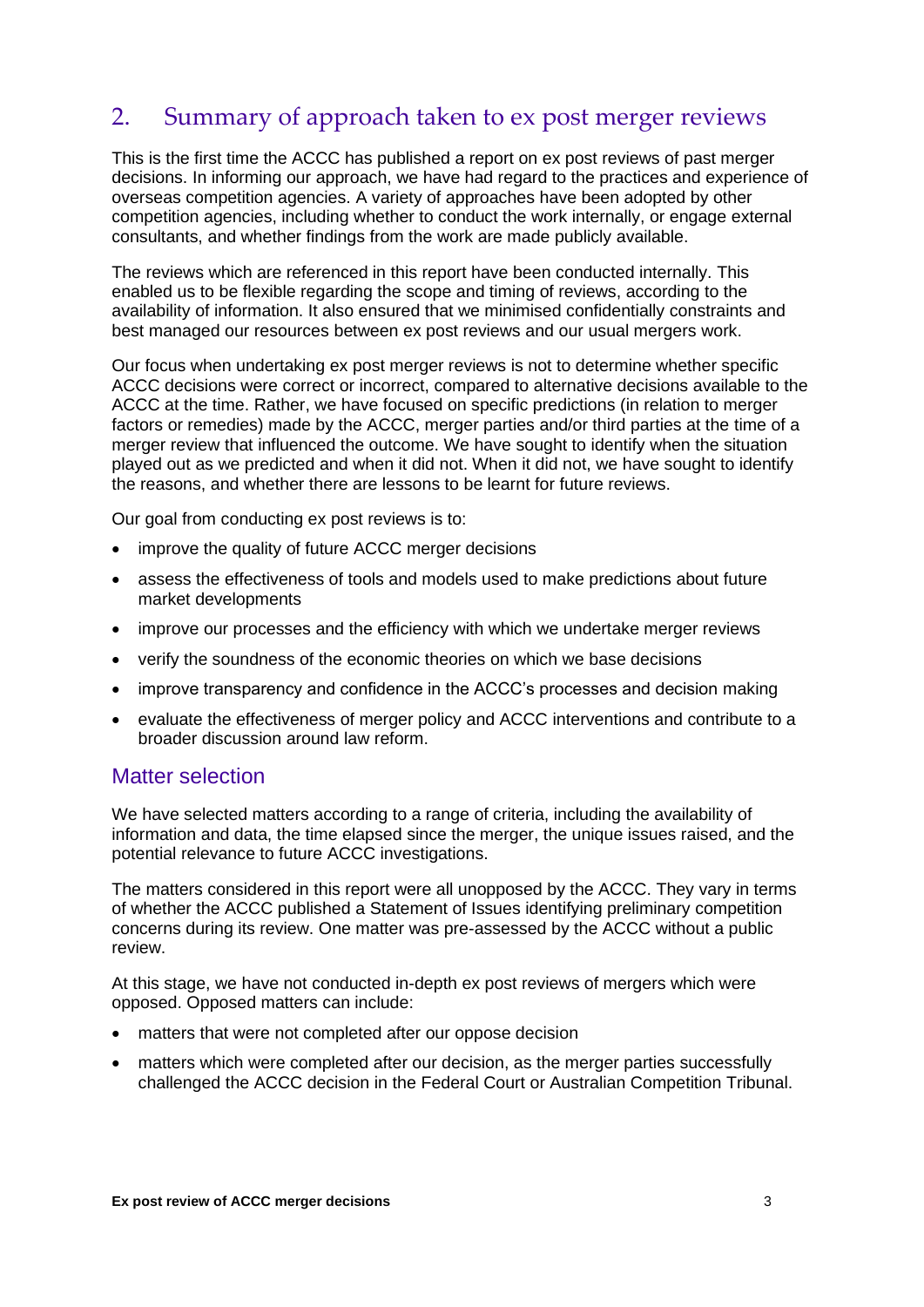The reasons for not having conducted detailed reviews of opposed matters at this stage include:

- too little time has passed to assess the effects of the merger, or conversely the merger was completed too long ago to offer insights relevant to the current work of the ACCC
- where a merger did not complete as a result of ACCC intervention, actual market developments were unlikely to yield useful information sufficient to assess ACCC predictions at the time of the initial review
- in relation to the small number of matters which were ultimately decided by the Court or Tribunal, the reasons for the decisions have been based on factors that cannot been tested through ex post review (for example, the intentions of a merger party to cease operating in the absence of a merger).

The ACCC has received complaints from industry participants concerning the level of competition and/or observed price increases involving markets that were relevant to several merger matters decided by the Court or Tribunal. These included but were not limited to, TPG/Vodafone,<sup>1</sup> AGL/Macquarie Generation<sup>2</sup> and Sea Swift/Toll Marine.<sup>3</sup>

While in isolation, it is not possible to conclude from these complaints and price increases that the merger was the cause, they may raise sufficient concerns to justify conducting indepth ex post reviews of these matters in future. The decision to conduct an ex post review will depend on having adequate information available and whether the review is likely to provide insights relevant to future decision-making.

In particular, in relation to TPG/Vodafone, the ACCC has raised concerns regarding recent price increases observed across a range of post-paid plans by Telstra, Optus and Vodafone after the merger.<sup>4</sup> Some have been direct price increases or indirect by reducing expiry periods on pre-paid plans. These increases have occurred since the TPG/Vodafone merger was completed. The ACCC has also received complaints and market feedback that the intensity of competition between the mobile network operators has significantly reduced.

During its consideration of the TPG/Vodafone merger, the ACCC identified evidence that the three mobile network owners reacted strongly to the potential competitive threat of a new TPG network. However, the Federal Court considered that the merger would be procompetitive, allowing TPG/Vodafone to compete more effectively against Telstra and Optus.

We will continue to monitor pricing across these mobile plans. We are also aware of the recently announced agreement between Telstra and TPG relating to access to each other's mobile network infrastructure and spectrum. This will be considered by the ACCC in due course.

#### **Ex post review of ACCC merger decisions** 4

<sup>1</sup> [TPG Telecom Limited's merger with Vodafone Hutchison Australia Pty Ltd.](https://www.judgments.fedcourt.gov.au/judgments/Judgments/fca/single/2020/2020fca0117) The ACCC announced its decision to oppose the merger in May 2019. Vodafone instituted proceedings in the Federal Court, and in February 2020 the Court declared the merger between TPG and Vodafone would not substantially lessen competition.

<sup>2</sup> [AGL Energy Limited acquisition of Macquarie Generation assets in NSW.](https://www.competitiontribunal.gov.au/decisions/year/2014/acompt-2014?sq_content_src=%2BdXJsPWh0dHBzJTNBJTJGJTJGd3d3Lmp1ZGdtZW50cy5mZWRjb3VydC5nb3YuYXUlMkZqdWRnbWVudHMlMkZKdWRnbWVudHMlMkZ0cmlidW5hbHMlMkZhY29tcHQlMkYyMDE0JTJGMjAxNGFjb21wdDAwMDEmYWxsPTE%3D) The assets included two coal-fired power plants in Bayswater and Liddell. The ACCC opposed the acquisition on the basis that it was likely to substantially lessen competition in the retail supply of electricity in New South Wales. However, the matter was subsequently authorised by the Australian Competition Tribunal in June 2014.

[Sea Swift Pty Ltd' acquisition of assets associated with the Toll Marine Logistics business.](https://www.competitiontribunal.gov.au/decisions/year/2016/acompt-2016?sq_content_src=%2BdXJsPWh0dHBzJTNBJTJGJTJGd3d3Lmp1ZGdtZW50cy5mZWRjb3VydC5nb3YuYXUlMkZqdWRnbWVudHMlMkZKdWRnbWVudHMlMkZ0cmlidW5hbHMlMkZhY29tcHQlMkYyMDE2JTJGMjAxNmFjb21wdDAwMDkmYWxsPTE%3D) Sea Swift and Toll Marine provided scheduled marine freight services and marine freight charter services in northern Australia. The ACCC contended that, in the absence of the acquisition, Toll would wind up the Toll Marine business in a manner which provided the opportunity for an alternative competitor to establish itself in the market. The acquisition was subsequently authorised subject to conditions by the Australian Competition Tribunal in July 2016.

<sup>4</sup> ACCC media release - [Australian consumers now paying more for mobile plans,](https://www.accc.gov.au/media-release/australian-consumers-now-paying-more-for-mobile-plans) 21 June 2021.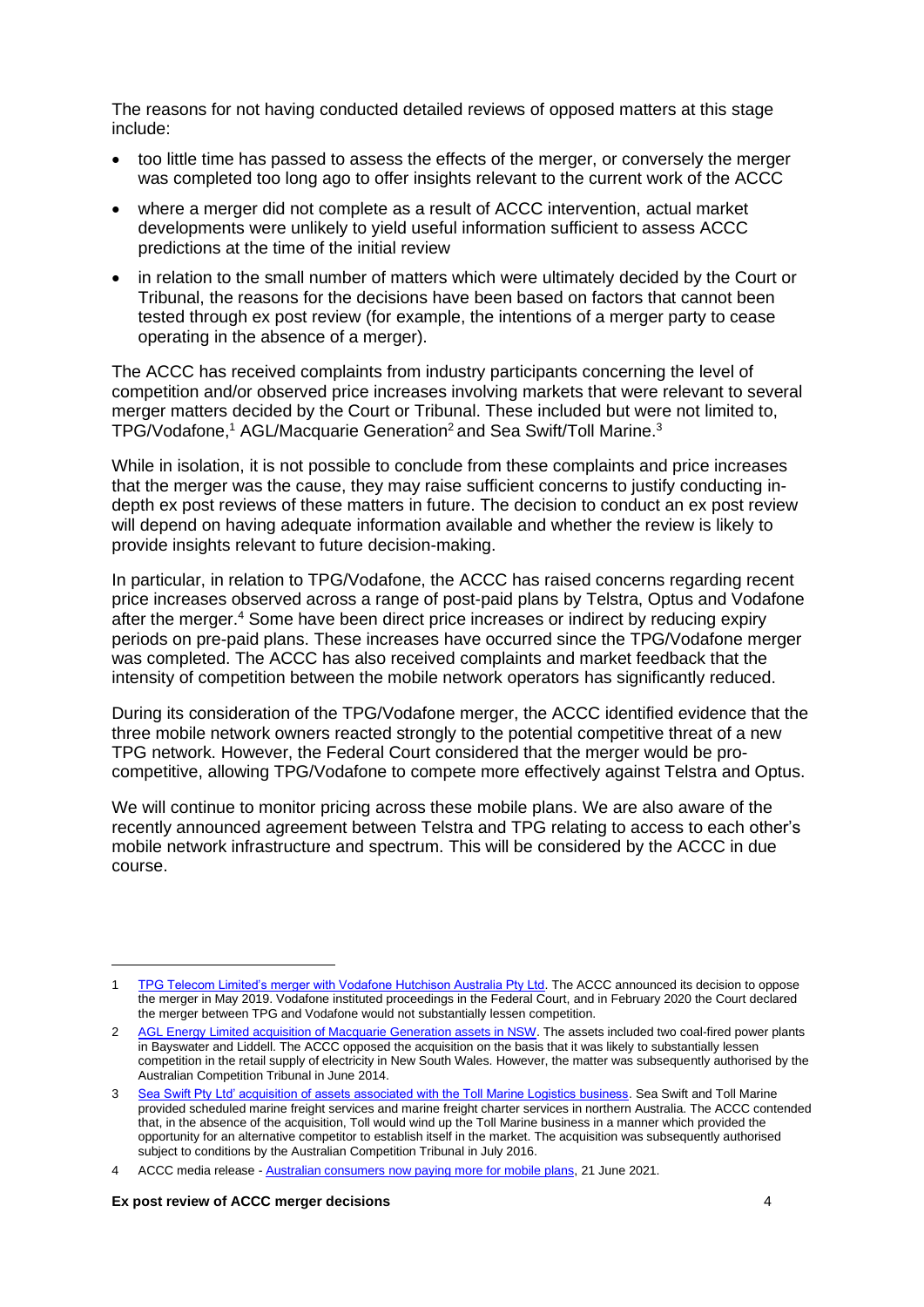# Limitations of ex post reviews

There are practical and methodological challenges when undertaking ex post reviews. In particular:

- it is impossible to perfectly understand all events that have taken place since a merger, or would have taken place in the absence of a merger, and the effect that these have or would have had on competition
- without compulsory information gathering powers, our ex post reviews rely on the voluntary provision of sensitive commercial information by parties that have little incentive to provide such information. In the course of our work, we have often relied on anecdotal information about price changes through interviews with industry participants. Where possible, we have obtained detailed data from market participants voluntarily, but this has rarely been comprehensive enough to perform rigorous econometric assessments. The exception is the ex post study of the Caltex/Milemaker matter where the ACCC has detailed pricing information
- the impact of COVID-19 has created major disruptions in many markets, such that the effects of a merger on competition may have been amplified or muted compared to what may have otherwise been expected. While our analyses have sought to control for this impact where possible, this has not always been the case.

# Ex post reviews and the ACCC's merger law reform proposals

The ACCC recently started a debate on merger law reform with proposals for changes to the mergers test and merger review process in Australia. The ACCC proposed replacing the current informal review process with a new formal merger regime, possible amendments to section 50 of the *Competition and Consumer Act 2010* (Cth) and tailored merger control rules for large digital platforms.

Our ex post review work has been conducted independently from our law reform proposals, and its purpose is to focus on our internal investigative processes and decision making. However, some findings are relevant to the discussion about merger review processes in Australia.

# Confidentiality of information and findings

The ACCC's ex post reviews rely on a large range of confidential information obtained voluntarily from interested parties now and at the time of the mergers, and information obtained compulsorily at the time of the merger. It is therefore not possible to publish the ACCC's detailed ex post analyses of specific matters. This report provides a summary of the high-level findings and takeaways.

# <span id="page-5-0"></span>3. Key takeaways

The ACCC's review of past merger decisions has provided useful insights for ACCC case teams and decision makers. The key takeaways are summarised below.

# The removal of a vigorous and effective competitor can harm competition, even when market shares appear relatively low

The removal of a vigorous and effective competitor can have a significant impact on competition, even where the merger results in a relatively minor increase in market concentration, and there are other vigorous and effective competitors active in a market.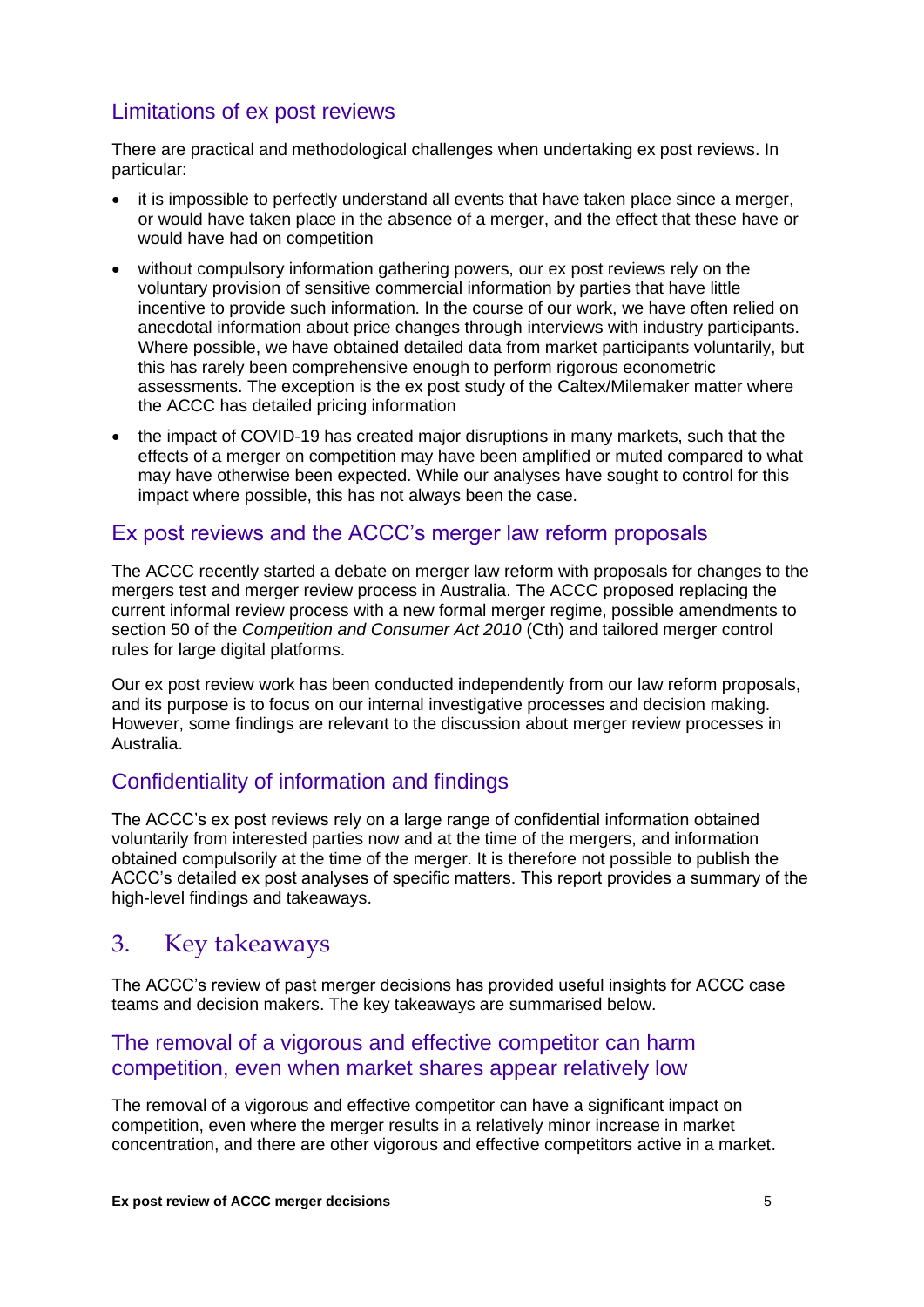Market shares are a key input to determine market concentration and are a starting point in the assessment of the potential competitive harm arising from a merger. The ACCC will generally calculate market shares according to sales, volume and capacity, although other metrics are considered as appropriate. However, market shares may underplay or overplay the competitive effects of a merger, and it is important to examine other market conditions to understand competition post-merger.

For example, the combined Caltex/Milemaker accounted for approximately 11% of retail petrol sites in Melbourne, with many other major retailers remaining after the acquisition. However, despite this relatively low share of sites in the metropolitan area, we identified a quantifiable reduction in price competition as a result of the acquisition.

The reduction in price competition is a result of the removal of Milemaker as a vigorous and effective competitor, but importantly, it has taken place even where other vigorous and effective competitors remain.

# Some cleared mergers have resulted in significant price increases for segments of markets

Our ex post work to date has brought into focus the potential for different outcomes to be experienced by different classes and sizes of customers as a result of a merger. This is particularly the case in markets where providers have differentiated service offerings, and some customers have less available alternative suppliers than others.

The reviews showed the need for greater skepticism as to whether the benefit of competitive constraints on a particular segment will be transferred to other segments. We have identified instances of successful price discrimination, such that competitive constraints which were relevant to a segment of customers (such as the threat of self-supply by large customers) did not constrain the merged entity with regard to other customers.

In Emergent/Oxford, where large customers appear to have faced price increases which are in line with historical price movement, mid-sized customers appear to have faced far more significant price increases. At the time of our initial review, we had predicted new entry and expansion would prevent the merger from lessening competition in the mid-sized customer segment. However, to date, new entry/expansion does not appear to have constrained the merged firm in this segment.

# The likelihood of new entry and expansion is routinely exaggerated

Barriers to entry are typically a focus of inquiry in our merger reviews. If barriers to entry are low, then the merged firm may be constrained by the threat of entry and substitution by customers to the goods or services of the potential entrants. The key question for a merger review is whether the likelihood of entry will be sufficient to constrain the exercise of market power in a timely manner post-merger. In some cases, during a merger review, there may be existing plans for entry that can be assessed, and in other cases, the ACCC will consider the conditions for entry more generally.

The ACCC relies on a range of information to assess barriers, but it is heavily informed by the submissions of merger parties and third parties. Across the ex post reviews conducted to date, we identified numerous claims by industry participants across various industries about potential new entry. However, the ACCC identified that in almost none of these cases had any entry transpired in the time since the merger.<sup>5</sup>

<sup>5</sup> We note that the lack of new entry does not preclude that, in some circumstances, a credible threat of new entry alone may prevent any attempt to exercise market power.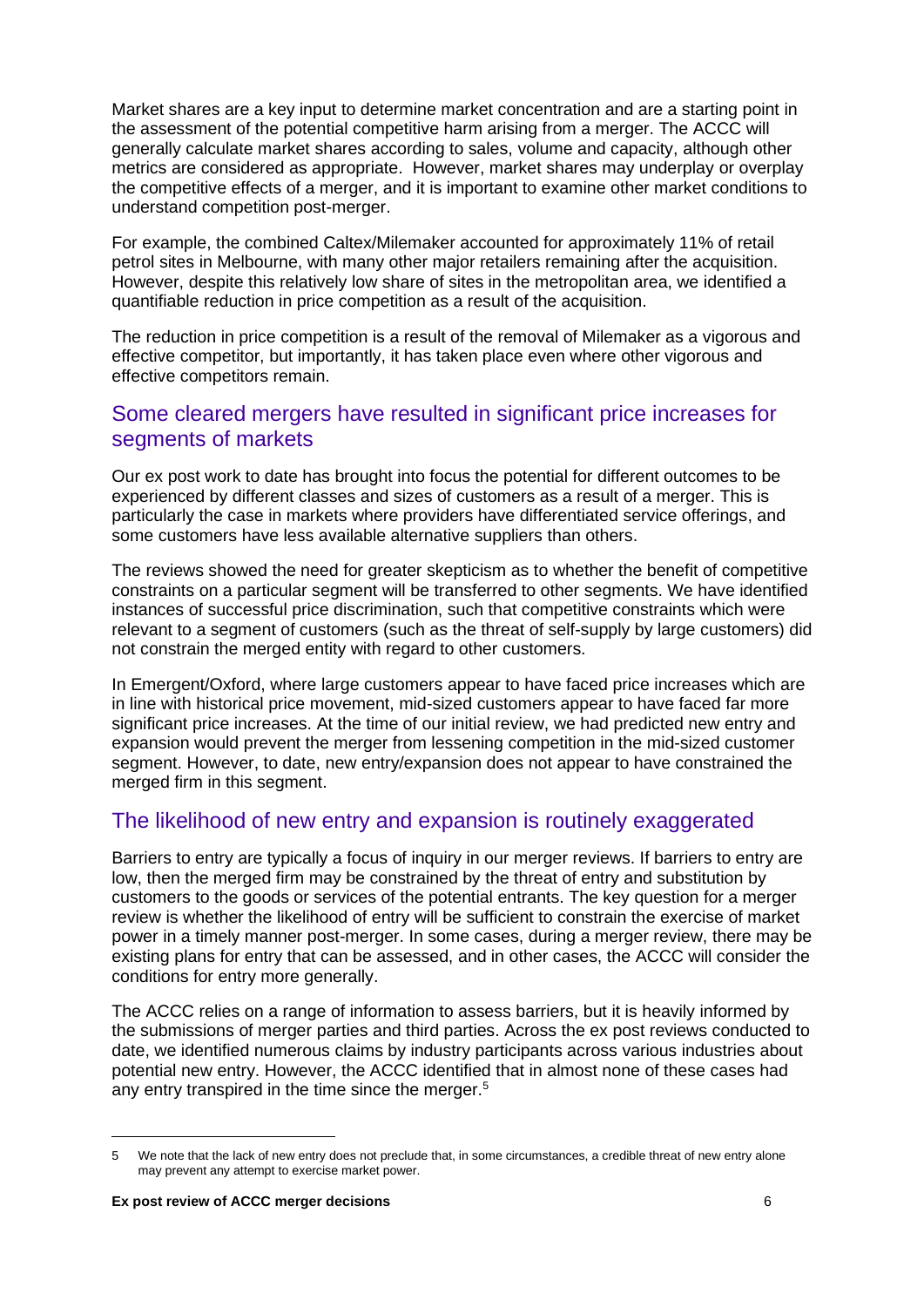It is understandable that merger parties' submissions, in presenting information to the ACCC, tend to emphasise the prospect of new entry that will constrain the merged entity. However, the ACCC also identified instances where third parties had made bullish claims about their own, or others' likelihood of entry, which had not transpired.

The ACCC often assesses the likelihood of new entry from overseas entities that are not present in Australia, and this may be considered a mitigating factor that reduces any potential harm from a merger. However, even where a market has in the past seen entry from overseas firms, this may not be indicative of likely future greenfield entry.

For example, in Emergent/Oxford, our investigation indicated that the threat of potential overseas entry would provide some degree of constraint on the merged entity. However, the only entry observed to date has been through the acquisition of local firms by overseas companies, which has not created any additional competitive tension in the market. Furthermore, global consolidation has reduced the number of available global entities who could enter Australia to the extent that during our ex post inquiries, no market participants identified any potential overseas entrants.

The ACCC is considering the information it requires of parties in relation to entry and the weight it places on general assertions about entry that are not supported by clear and direct evidence.

# Third parties are poor assessors of their own countervailing power

Countervailing power refers to a situation where customers are able to prevent the exercise of increased market power by suppliers. Only if the buyer is in a position to prevent the exercise of increased market power post-merger, for example if they are in a position to vertically integrate or sponsor entry, will a buyer truly have countervailing power.

The ex post reviews identified several instances, across different industries, where market participants at the time of the review were overly confident about their ability, or the likelihood, of exercising countervailing power. This included examples where, post- merger, these market participants had been subjected to price increases, and yet were not in a position to exercise countervailing power to constrain the merged entity.

The exercise of countervailing power potentially requires a greater capital and labour commitment than was contemplated by interviewees during ACCC market inquiries. The ACCC will carefully review information from parties in relation to countervailing power and the weight it places on general assertions by merger parties and third parties. This highlights the importance of information which supports whether a threat to bypass a merged entity is likely on commercial grounds, not just whether it is possible.

# Merger parties and third parties may distort or omit relevant information

The ex post review uncovered several instances where information was presented to the ACCC at the time of the merger in a distorted manner, or was omitted, and this impacted the ACCC's assessment regarding specific merger factors. This is demonstrated in the following examples:

• In one review, detailed information was submitted to the ACCC that a particular party was a viable competitor, with imminent expansion plans that would increase its competitiveness. A matter of weeks later, in a different review, the ACCC received contradictory information that the same party was a failing firm with imminent risk of closure. This re-enforces the need for the ACCC to closely examine claims about entry/expansion and claims about failing firms. The evidence required to demonstrate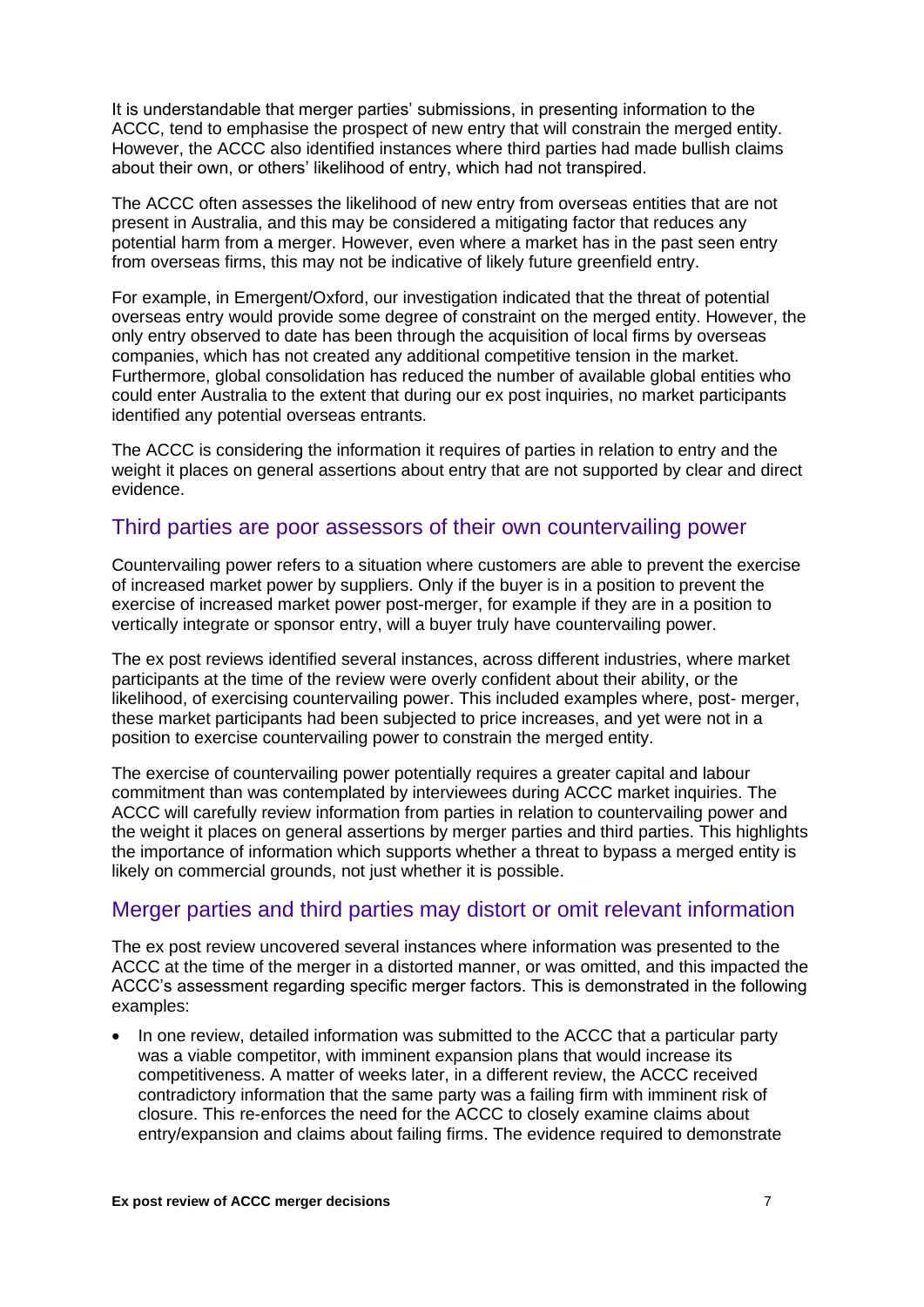that a merger will not substantially lessen competition due to the prospective failure of one of the merger parties is outlined in the ACCC's Merger Guidelines.

- An acquirer's internal documents anticipated material revenue increases that would result from a merger, attributed to price increases that would be possible post-merger. These forecasts were omitted from later versions of the document - at the time engagement with the ACCC was anticipated. This is not unexpected, as the ACCC often observes during merger investigations that the assessment of the benefits of a merger in internal documents materially changes over time. However, in this instance, the ex post review suggests the initial forecast was the accurate one - with observable price increases imposed by the merged firm likely having led to the revenue gains predicted in the original version of the document.
- A merger party made definitive submissions about how a merger was necessary to give it the ability to upgrade and expand a target's facility to bring about further competition against other major players. The ACCC weighed this pro-competitive expansion, which would have potentially increased competition with other major players, against the lessening of competition arising from the merger. This expansion has not happened to date, and the ex post review did not identify any information which suggests the plan was contemplated further following the submission to the ACCC.
- A merger party did not disclose its imminent acquisition by another overseas participant. This omission affected the accuracy of that party's written submissions, and the ACCC's competition analysis, which identified new greenfield entry by overseas firms as a competitive constraint.

The ACCC's merger reviews rely on the provision of complete and accurate information by merger parties, and therefore the instances identified above are very concerning. Further, we have conducted only six in-depth ex post reviews to date, and it may be expected that further ex post work will identify further issues with information provided to the ACCC by merger parties and third parties.

# Other takeaways

We have identified further insights, which are of particular relevance to certain types of mergers and/or industries.

#### **Transparency of pricing may be distorting competition**

Our ex post review identified that some industries suffer from a concerning lack of clarity and transparency in pricing information provided to customers. In such industries, ACCC investigations may consider pricing transparency as an element of a suppliers' service, to ensure that a reduction in competition is not likely to exacerbate this issue (for example, if a target has better practices than an acquirer). Our review indicates that such opaque pricing may be distorting competition, and some suppliers may have the potential to be stronger competitors if pricing is more transparent.

## **Remedies**

Our ex post review of Landmark/Ruralco identified that competition from small competitors can replace the constraint provided by a national chain, if the right conditions are present. However, there are number of factors in this case that are likely to have contributed to the ongoing viability of the divestiture businesses when operated independently:

• Retailers in the market are generally selling commodity products, and where they are not, there are limited instances of any exclusivity arrangements – such that independent retailers are able to stock the same or equivalent products as large chains.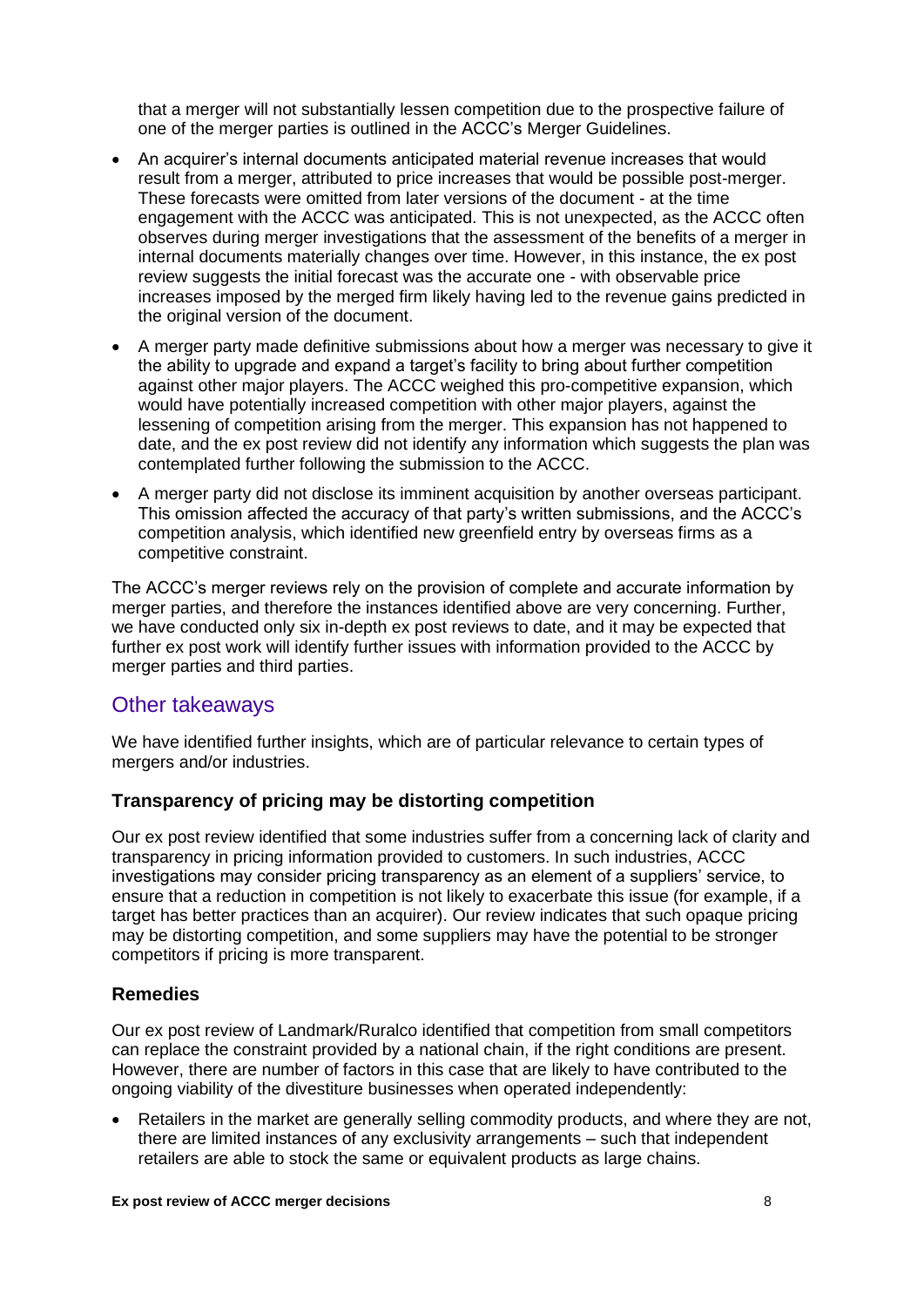- The market is one in which local ownership, and knowledge and experience with the local geographic area, is a selling point and valued by customers.
- The customer base is well-informed and discerning.
- The remote locations of these businesses result in large national chains deriving less efficiencies of scale (particularly in terms of distribution when the nearest stores are hundreds of kilometres away) than would be experienced by chains with stores closer together.

In other cases, without these factors present, small independent businesses may be less able to maintain the same competition position as large national chains.

## *Timing of purchase approval process*

In situations where there are small businesses, and/or local staff impacted by a divestiture business, the timing of the approval process for buyers of the divested business can have a significant impact. If uncertainty results in staff attrition, this could affect the viability of the ongoing business and the efficacy of the remedy.

# <span id="page-9-0"></span>4. Summaries of ex post merger reviews

The ACCC has undertaken six in depth ex post merger reviews to date.

# <span id="page-9-1"></span>Caltex Australia Petroleum Pty Ltd - assets from Milemaker Petroleum

**Merger review commenced:** 17 November 2016 **Statement of Issues:** 16 March 2017 **Outcome:** Not opposed on 4 May 2017

## **ACCC decision**

In May 2017, Caltex $6$  acquired the Milemaker retail petrol business. This involved Caltex taking over the operation of 33 retail petrol sites<sup>7</sup> in Melbourne (the Milemaker sites), two in Geelong and 11 in regional Victoria. Pre-acquisition, these sites were operated by Milemaker who set the retail petrol prices at the sites. Milemaker acquired wholesale fuel from Caltex and sold retail petrol under the Caltex brand. Since the acquisition Caltex has set retail petrol prices at the sites.

The ACCC considered the competitive effects of the proposed acquisition in markets for:

- the retail supply of petrol in the local areas in the vicinity of each Milemaker site
- the retail supply of petrol in the Melbourne metropolitan area.

The ACCC considered whether the proposed acquisition would be likely to substantially lessen competition by removing a vigorous and effective competitor from the relevant markets $8$ 

#### **Ex post review of ACCC merger decisions** 9

<sup>6</sup> In 2020, Caltex Australia Limited changed its name to Ampol Limited. Caltex commenced re-branding its sites from Caltex to Ampol in mid-2020.

<sup>7</sup> Including one site that was in development at the time.

<sup>8</sup> ACCC's Public Competition Assessment (25 July 2018).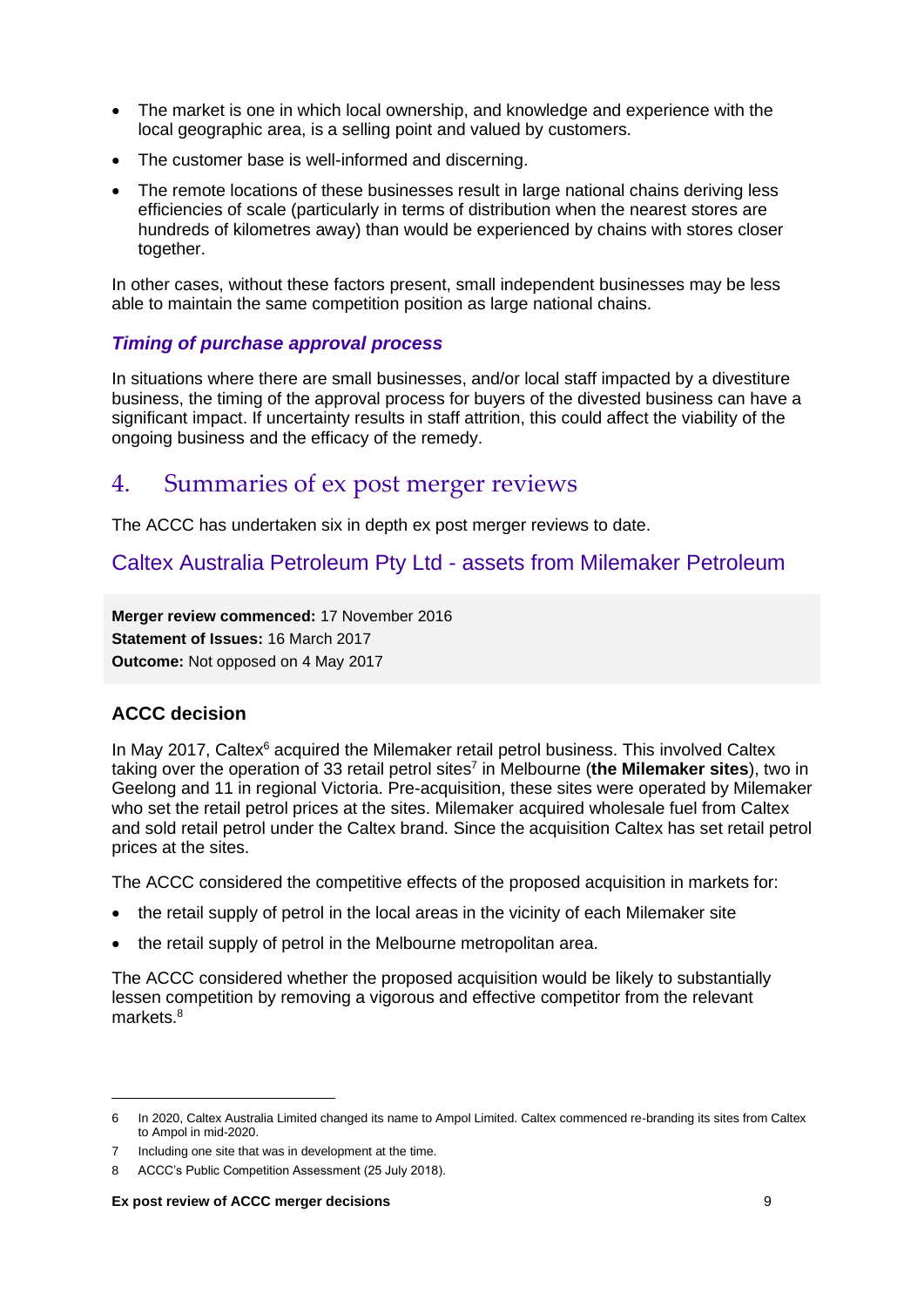The ACCC's theory of harm had the following elements:

- Milemaker is a vigorous and effective price competitor in petrol retailing
- post-acquisition, Caltex will adopt a less aggressive pricing strategy in setting prices at the Milemaker sites
- as a result, the price competition faced by petrol retailers that compete on a local basis with the Milemaker sites will be lessened
- this will result in higher petrol prices in the local areas in the vicinity of Milemaker sites, and possibly, more broadly, across the Melbourne metropolitan area.

The ACCC concluded that Milemaker was a vigorous and effective price competitor that exerts competitive pressure on retail petrol prices in Melbourne,<sup>9</sup> and that Caltex was likely to change the way the Milemaker sites were operated such that a vigorous price competitor will be removed from petrol retailing in Melbourne. However, the ACCC cleared the merger on the basis that:

- there were a number of other vigorous and effective price competitors in petrol retailing in Melbourne who were larger than Milemaker and who competed more directly with Caltex on a local site basis
- sufficient competitive pressure would remain in petrol retailing in Melbourne to prevent the acquisition from having the effect or likely effect of substantially lessening competition.

#### **Petrol price cycles**

Price cycles are a prominent feature of retail petrol prices in Australia's largest cities, including Melbourne. Petrol prices have two distinct phases:

- the restoration phase a substantial increase in prices that generally occurs across a metropolitan area
- the discounting phase a more prolonged phase of decreasing prices.

**The restoration phase** is generally initiated by one or two retailers increasing prices substantially at a small number of retail sites. If other retailers respond to this move with similar increases, then the increased price usually spreads across most retail sites within a metropolitan area in a matter of days.

Some retailers follow shortly after the first mover raises prices; others take longer to follow the price increase. This is because there is an incentive for individual retailers to delay their price response during the restoration phase of the price cycle, thereby potentially gaining a temporary increase in sales and a reputation for low prices.

The risk for retailers who delay is that the first mover (or those that follow quickly) may abandon their attempt to increase prices, and return their prices to the previous, lower levels. The longer other retailers delay in following an attempted restoration, the greater the likelihood that the first mover or early followers will abandon their price increase.

Generally during the restoration phase, retailers increase prices to the same or a similar price point across different local areas within a metropolitan area.

**The discounting phase** involves a slower process of fuel retailers undercutting or matching each other's prices on a local basis in small amounts. This process can take a number of weeks.

During the discounting phase, the rate at which retailers reduce their prices from the cyclical peak tends to vary on a site-by-site basis depending on factors that include the prices at nearby sites. As a result, during the discounting phase, there will often be a degree of variability in the prices across a retailer's sites in a city.

<sup>9</sup> ACCC's Public Competition Assessment (25 July 2018).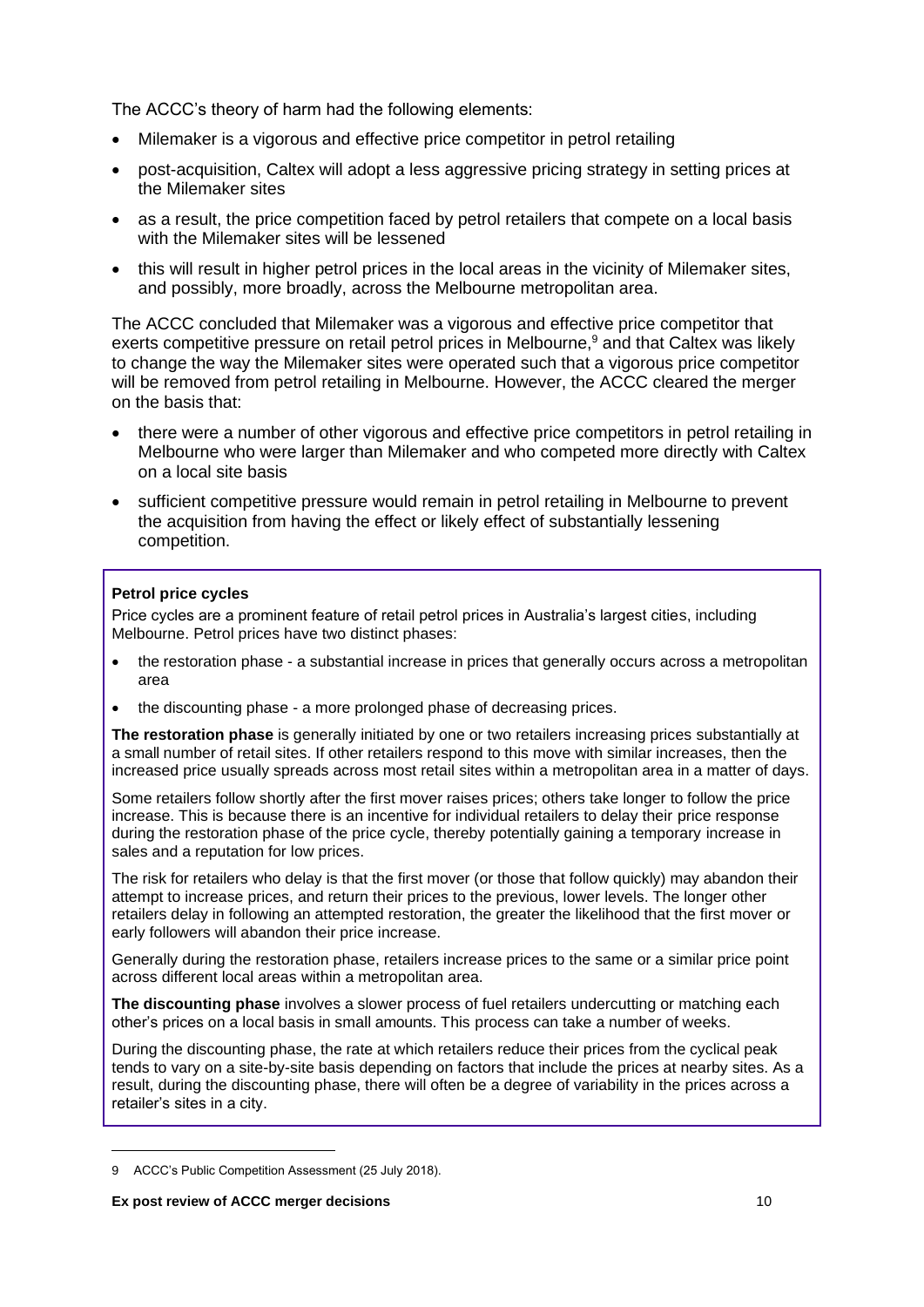# **Ex post findings**

The ex post review focused on the price of regular unleaded petrol (**RULP**) in Melbourne. Immediately prior to the acquisition, Caltex set RULP prices at 59 sites, or around 7% of the sites in Melbourne (**the Caltex sites**). The Caltex-Milemaker acquisition had the effect of increasing this share to around 11% of sites.

The information available to the ACCC for this ex post review is somewhat unique. As a result of several past merger investigations, the ACCC has been able to compile a dataset of "time of day" RULP prices at almost all retail petrol sites in Melbourne extending over the period 2015 to 2019. This enabled the ACCC to assess the effect of the acquisition (which occurred in May 2017) on RULP prices.

This ex post review involved extensive analysis of RULP pricing data in combination with confidential and commercially sensitive information obtained from petrol retailers in past merger reviews. The results of the analysis reported in this paper are a small part of the analysis undertaken in the review. This is necessary to protect this commercially sensitive information.

The ex post analysis revealed that Milemaker was a vigorous and effective price competitor in the retailing of RULP in Melbourne and that Caltex adopted a much less aggressive pricing strategy at the Milemaker sites post-acquisition. As noted above, the ACCC considered these effects were likely at the time it assessed the acquisition.

**Figure 1** displays the average RULP prices at the Caltex sites and the Milemaker sites relative to the average RULP price across all sites in Melbourne. Pre-acquisition<sup>10</sup> the RULP prices at the Milemaker sites were, on average, more than 1 cent per litre below the Melbourne average. Post-acquisition they were around 0.5 cents per litre above the average. Furthermore:

- RULP prices at the Milemaker sites were, on average, the second lowest among the major retailers in Melbourne pre-acquisition compared to one of the highest postacquisition.
- RULP prices at the Milemaker sites were, on average, the lowest among the major retailers pre-acquisition during the discounting phases compared to one of the highest post-acquisition.
- Post-acquisition, Caltex was quicker to increase prices at Milemaker sites (relative to other retailers), than Milemaker did pre-acquisition.

<sup>10</sup> The acquisition was completed on 9 May 2017. The pre-acquisition period is 1 January 2015 to 17 April 2017. The postacquisition period is 7 July 2017 to 31 December 2019. The period from 18 April 2017 to 6 July 2017 is a transition period. It covers the two price cycles that include some periods when the pricing of the Milemaker sites were transitioning to Caltex.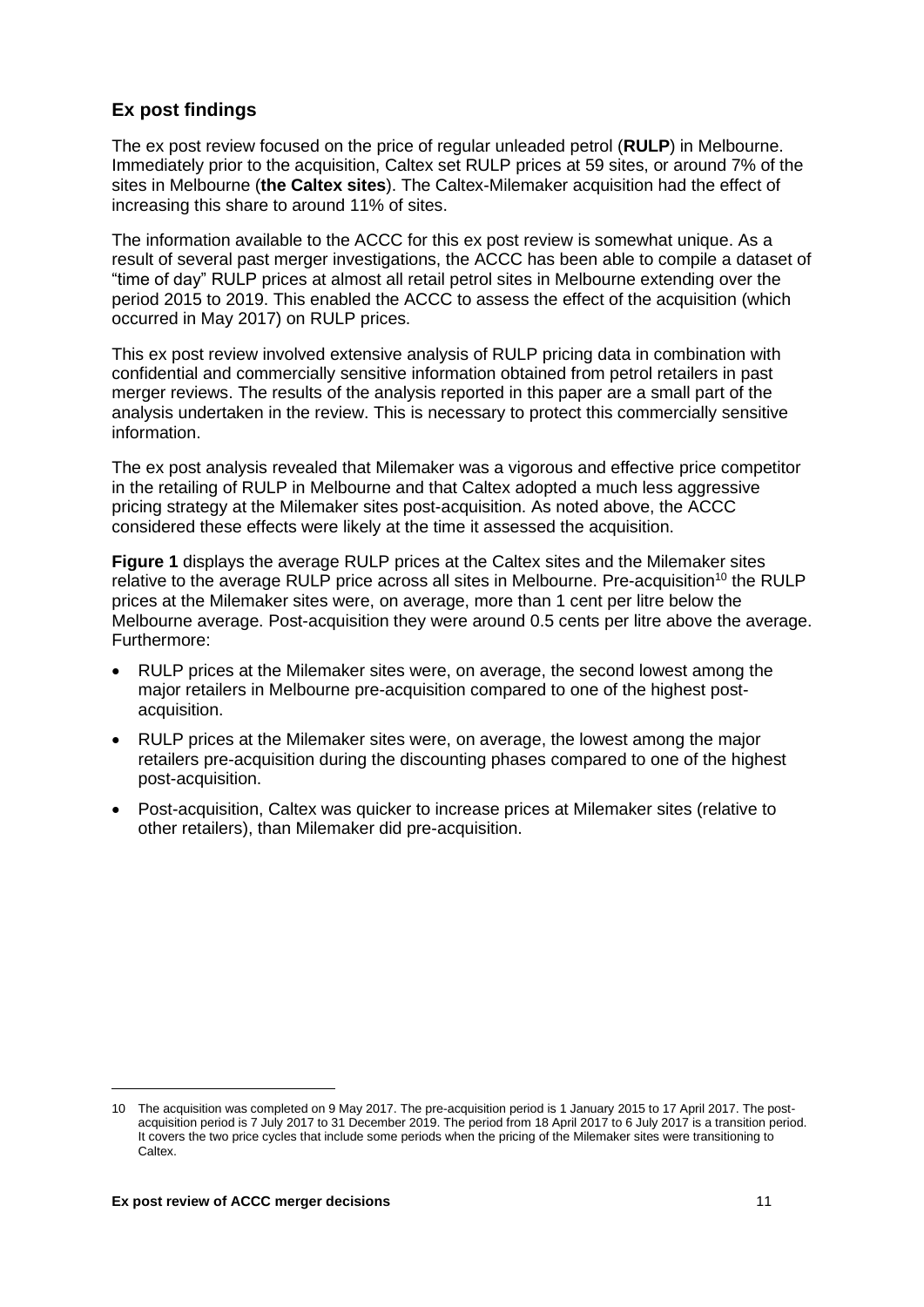

# **Figure 1: Merger parties' RULP prices compared to Melbourne average**

The ex post analysis also revealed that the less aggressive pricing strategy adopted by Caltex at the Milemaker sites had the effect of lessening the price competition faced by petrol retailers in the vicinity of those sites. This resulted in higher RULP prices in the local areas in the vicinity of the Milemaker sites. The ACCC considered this was not likely when it assessed the acquisition, given the number of other vigorous price competitors in the vicinity of the Milemaker sites.

Analysis of the effects of the less aggressive pricing strategy adopted by Caltex at the Milemaker sites on the price competition faced by other retailers was based on confidential information sourced from major retailers on the sites they actively monitor when setting RULP prices at each of their own sites. These sites are often referred to as marker sites. Major retailers include BP, Caltex, Coles, 7 Eleven, Woolworths and United. Specifically, for each of these major retailers RULP prices at sites that 'mark' a Milemaker site were compared to the prices at their sites that do not 'mark' a Milemaker site.

**Figure 2** displays these comparisons for each price cycle over the period 2015 to 2019. Each observation in the figure represents the average difference between RULP prices at sites where the retailer 'marks' a Milemaker site (i.e. are close local competitors to a Milemaker site) and prices at sites where the same retailer does not mark a Milemaker site. This is done for individual price cycles.<sup>11</sup>

#### **Figure 2** shows that:

- pre-acquisition RULP prices at sites that 'mark' a Milemaker site were, on average, *lower* than the prices at sites that do not 'mark' a Milemaker site – this difference largely varied between 0 and 1 cents per litre depending on the price cycle
- post-acquisition RULP prices at sites that 'mark' a Milemaker site were, on average, *higher* than the prices at sites that do not 'mark' a Milemaker site – this difference largely varied between 0 and 1 cents per litre depending on the price cycle.

<sup>11</sup> These comparisons are of RULP prices at sites that mark a Millemaker site and sites that do not mark a Milemaker site for each major retailer. So, for a BP site that 'marks' a Milemaker site, it is the average difference between the RULP price at the BP site and the prices of all BP sites that do not 'mark' a Milemaker site.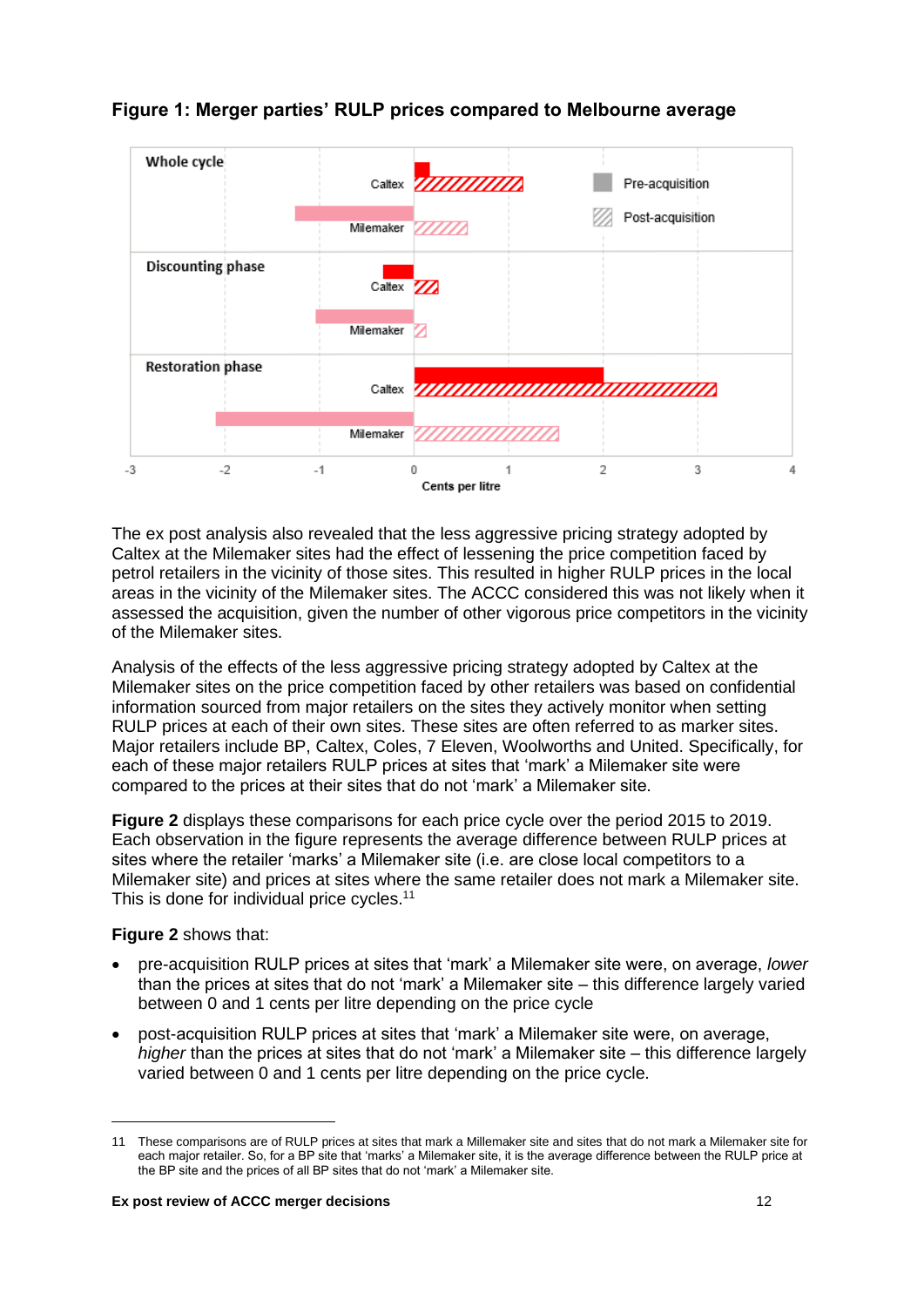Put simply, post-acquisition, the prices at the sites that major retailers consider to be close local competitors to a Milemaker site increased relative to the prices at their sites that they do not consider to closely compete with a Milemaker site. Moreover, it is clear from **Figure 2** that the effect on the pricing of local competitor sites occurred contemporaneously with the acquisition. This strongly suggests that the acquisition explains the increase in RULP prices at these sites.



**Figure 2: Price difference between sites that compete with Milemaker sites and those that do not** 

Source: Based on confidential information obtained by the ACCC

On the basis of our analysis we estimate that the acquisition had the effect of:

- increasing RULP prices in local areas near Milemaker sites by around 0.8 cents per litre (on average)
- increasing the margins of petrol retailers in local areas near Milemaker sites by around 6% (on average)
- increasing the total cost of RULP to motorists by around \$6 million per annum.

The ex post review supports the ACCC's theories of harm in other retail petrol mergers, including for example the ACCC's opposition of BP's proposed acquisition of Woolworths'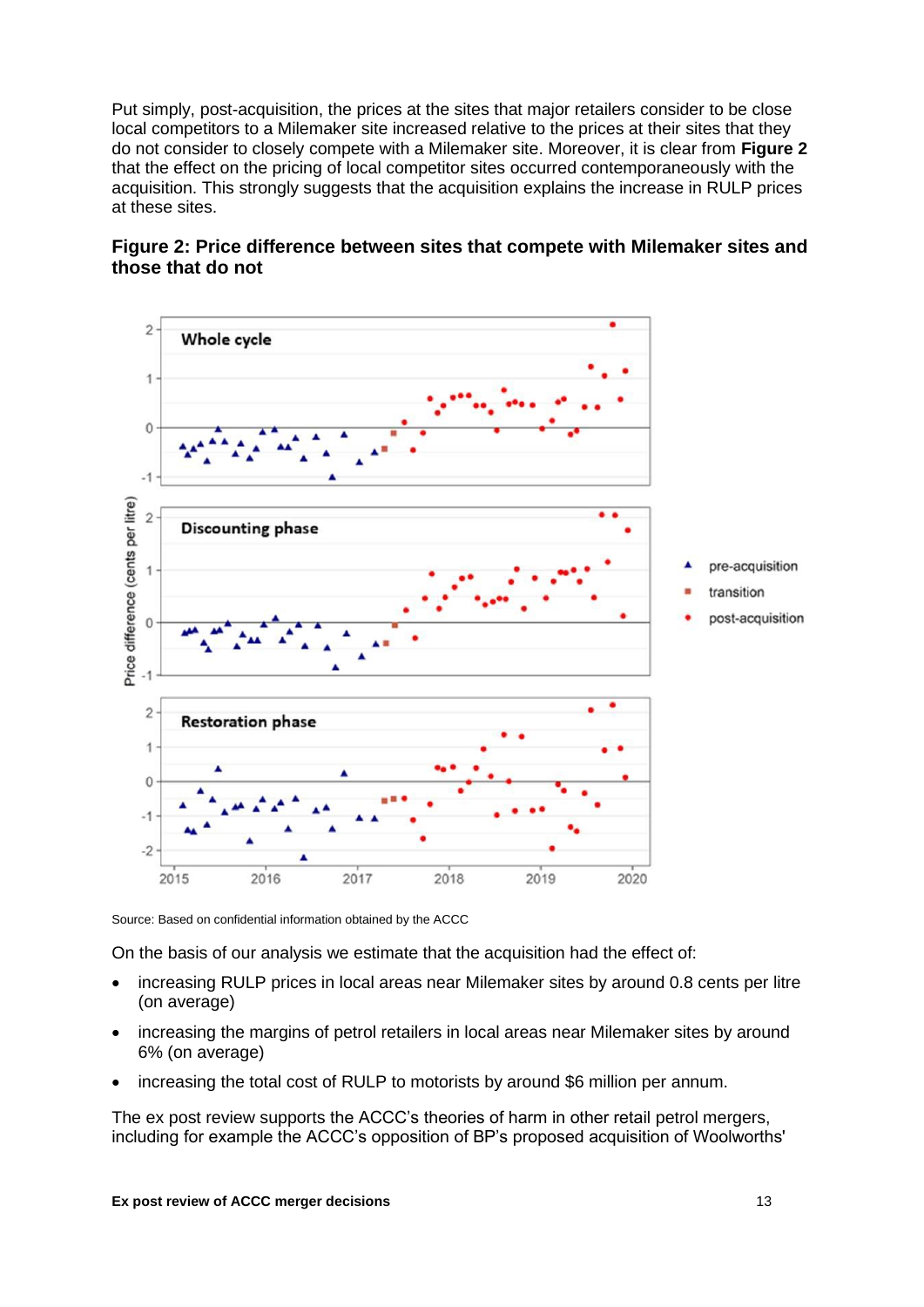retail petrol sites.<sup>12</sup> The removal of a vigorous and effective price competitor can matter to the outcomes in local petrol markets where price cycles are present. This can occur even if there are other strong price competitors in the same local area. Removing a vigorous and effective price competitor reduces the competitive pressure on other retailers who compete aggressively on price. These effects can result in higher petrol prices across local areas of competition, and even into adjoining areas.

# <span id="page-14-0"></span>Platinum Equity (Winc) - OfficeMax Australia

**Merger review commenced:** 15 May 2017 **Statement of Issues:** 24 August 2017 **Outcome:** Not opposed on 30 November 2017

# **ACCC decision**

Platinum Equity (which owns Winc – formerly Staples Australia) and OfficeMax overlapped in the supply of office products.

The ACCC ultimately concluded that although the acquisition was likely to lessen competition, it was unlikely to substantially lessen competition in the market for the supply of traditional office products to large commercial and government customers in Australia.

The ACCC considered that the presence of two remaining (albeit much smaller) suppliers COS and Lyreco, and the ability of large customers to switch suppliers and purchase offcontract, would constrain the merged entity.

# **Ex post findings**

These are considered below in conjunction with COS/Lyreco.

# <span id="page-14-1"></span>Complete Office Supplies – Lyreco

**No public merger review:** Pre-assessed in March 2018

## **ACCC pre-assessment**

The ACCC pre-assessed the acquisition, taking into account the analysis in the public reviews of Platinum Equity/Office Max, and COS' proposed acquisition of OfficeMax.<sup>13</sup>

The ACCC concluded that a combined COS/Lyreco was likely to be constrained by the market leader, Winc, as well as by the ability of customers to purchase off contract and low switching costs. In addition, we considered that existing suppliers of office products, including Officeworks, would be likely to be able to expand if prices and margins were to increase post-acquisition.

<sup>12</sup> ACCC public register – [BP proposed acquisition of Woolworths' retail service station sites.](https://www.accc.gov.au/public-registers/mergers-registers/public-informal-merger-reviews/bp-proposed-acquisition-of-woolworths-retail-service-station-sites)

<sup>13</sup> COS' proposed acquisition was a competing, and ultimately unsuccessful, bid to Platinum Equity's. The ACCC conducted a public review and announced we would not oppose the proposed acquisition on 16 November 2017.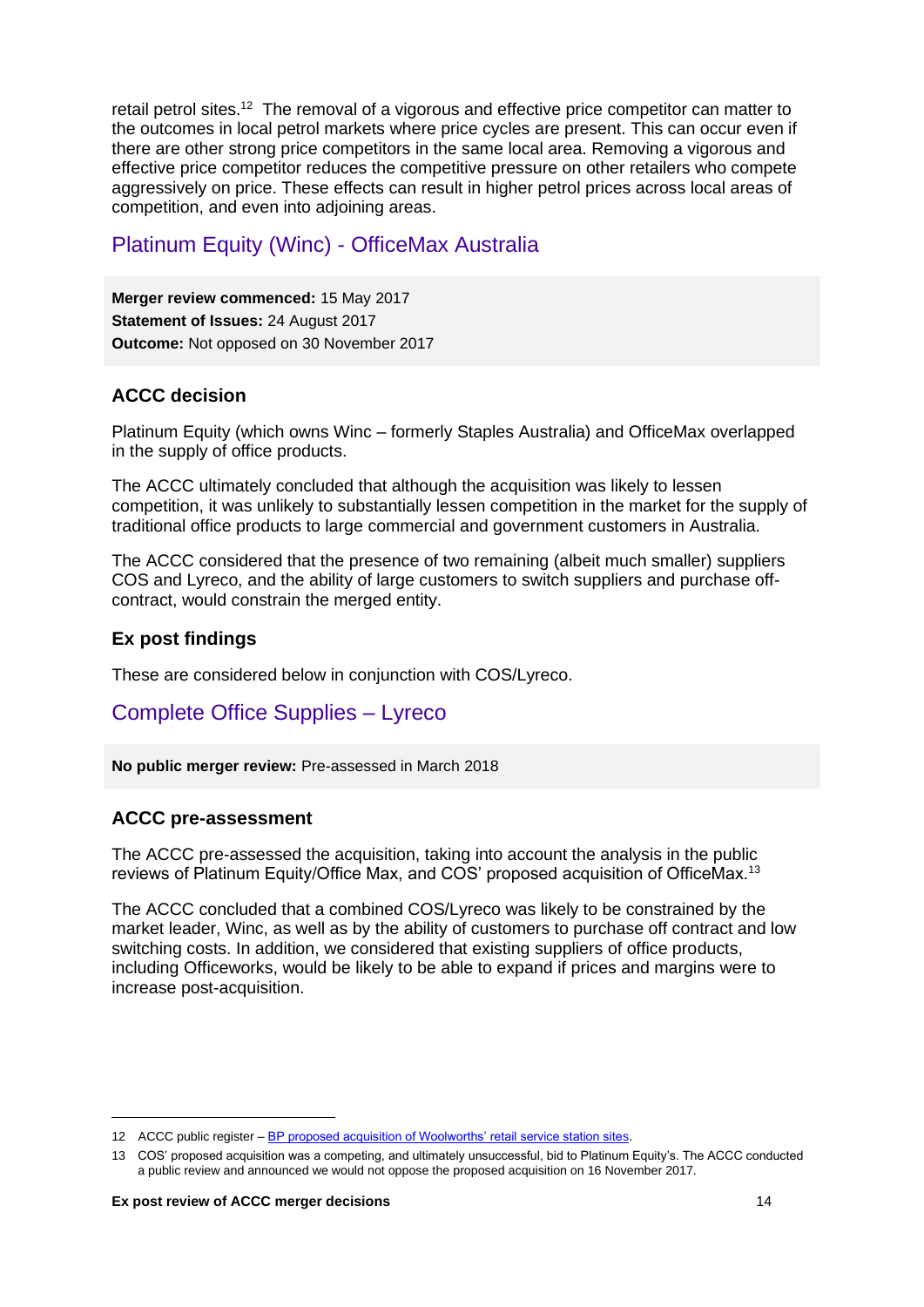## **Ex post findings**

The ACCC conducted a combined ex post review of both Platinum Equity/Office Max and COS/Lyreco. The two acquisitions resulted in a shift in market structure from four to two main national suppliers of office stationery to large customers.

The ex post review relied primarily on a large number of interviews with customers and other interested parties. We were unable to obtain data sufficient to perform rigorous quantitative analysis, but the limited data we have obtained was supportive of the qualitative information gathered through interviews. During the ex post review, no market participant identified significant negative competitive effects as a result of the acquisitions.

We would normally expect to identify some degree of competitive harm resulting from a change in market structure from four main suppliers to two main suppliers. However, our inquiries suggest that the combination of factors considered by the ACCC in its initial assessments, taken together, are providing sufficient constraint on Winc and COS following the acquisitions. These include:

- In relation to the constraint on Winc, COS' acquisition of Lyreco enabled it to expand more quickly than it may have been able to organically, and provide greater competitive tension than it otherwise would have.
- There is at least a small amount of competitive tension provided by small Indigenousowned businesses in the industry. These businesses are generally partnered with existing suppliers which they rely on for their back-end, warehousing and logistics. They are not genuine independent competition, but may represent an opportunity for smaller suppliers to capture market share from Winc and COS.
- Government customers have a tendency to contract in ways that allow them to multisource their requirements, by establishing a panel of suppliers. This means that despite Winc and COS' large size relative to other suppliers, there are opportunities for much smaller suppliers to be successfully listed on government panels. It also makes it easy for large government customers to switch between alternative contracted suppliers and punish Winc or COS for price increases or deterioration in service quality.
- There appears to be competition at the margins by retail office products suppliers. In particular, rather than ordering from their contracted office products supplier, office or procurement managers are increasingly making ad hoc purchases from Officeworks, and more recently, Amazon.
- There appears to be a small amount of competitive constraint provided by suppliers other than the traditional 'one-stop shop' suppliers of traditional office products. For example, customers identified the ability to move ink and toner requirements away from office product suppliers to vendors of managed printing services.
- The office products market is in a period of long-term decline. This trend has been accelerated by COVID-19 seeing employees work from home and offices closed resulting in no office product spend.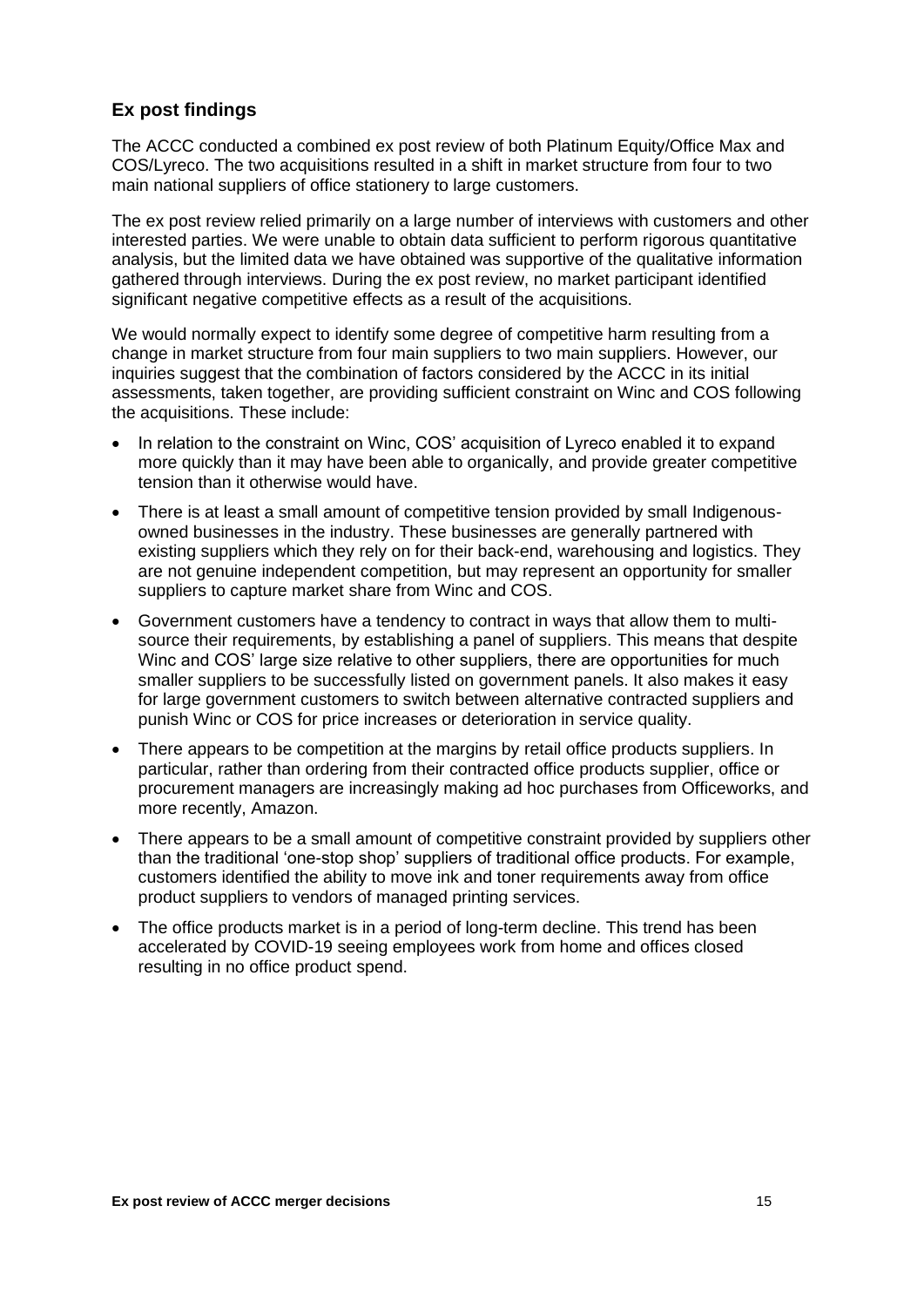# <span id="page-16-0"></span>Emergent Cold - AB Oxford Cold Storage Company

**Merger review commenced:** 3 June 2019 **Statement of Issues:** 15 August 2019 **Outcome:** Not opposed on 23 October 2019

# **ACCC decision**

Emergent and Oxford were both large suppliers of cold storage in Victoria. Cold storage suppliers provide customers with access to commercial scale refrigerators and freezers of various levels of sophistication, along with some associated logistics services.

The acquisition reduced the number of large cold storage providers active in Victoria from four to three. The ACCC concluded that the acquisition was unlikely to substantially lessen competition in any relevant market. The ACCC noted that it was a finely balanced decision<sup>14</sup> but:

- Emergent would still face considerable competitive constraint from NewCold, Americold and some small suppliers following the acquisition
- there was potential for expansion by these competing suppliers in the coming years, and the ability of some larger customers to sponsor such expansion if required
- Emergent was likely to be constrained by the prospect of some larger customers turning to self-supply.

### **Ex post findings**

The ex post review relied on a large number of interviews with customers, competitors and other interested parties. We also constructed an illustrative dataset of pre- and postacquisition pricing through voluntary information provided by a number of interested parties.

Lineage (a multinational cold storage and logistics business) acquired Emergent in June 2020 and the business has since rebranded as Lineage. For convenience, this report will use Emergent to refer to the business both before and after its rebranding as Lineage.

The ACCC's ex post review identified varying impacts of the Oxford acquisition on different customers, according to the scale of their operations, and the type of service they require. A number of customers provided detailed accounts of incurring significant price rises directly as a result of the loss of competition tension resulting from the acquisition.

- The acquisition does not appear to have had a material impact on large customers. Large customers, due to their scale, have the ability to underwrite the expansion of competitors, or construct their own facilities (or are able to credibly threaten to do so). Large customers appear to have effectively wielded this countervailing power to prevent price rises resulting from the reduction in competition caused by the acquisition.
- On the other hand, a number of mid-sized customers report that as a result of the acquisition, they are faced with limited, if any, viable alternatives to Emergent. Selfsupply is not typically a feasible option for this class of customer as they either lack sufficient scale or require seasonal fluctuations in capacity such that a single user facility would not be viable.

<sup>14</sup> ACCC public media release – [Emergent Cold and Oxford cold storage deal not opposed,](https://www.accc.gov.au/media-release/emergent-cold-and-oxford-cold-storage-deal-not-opposed) 23 October 2019.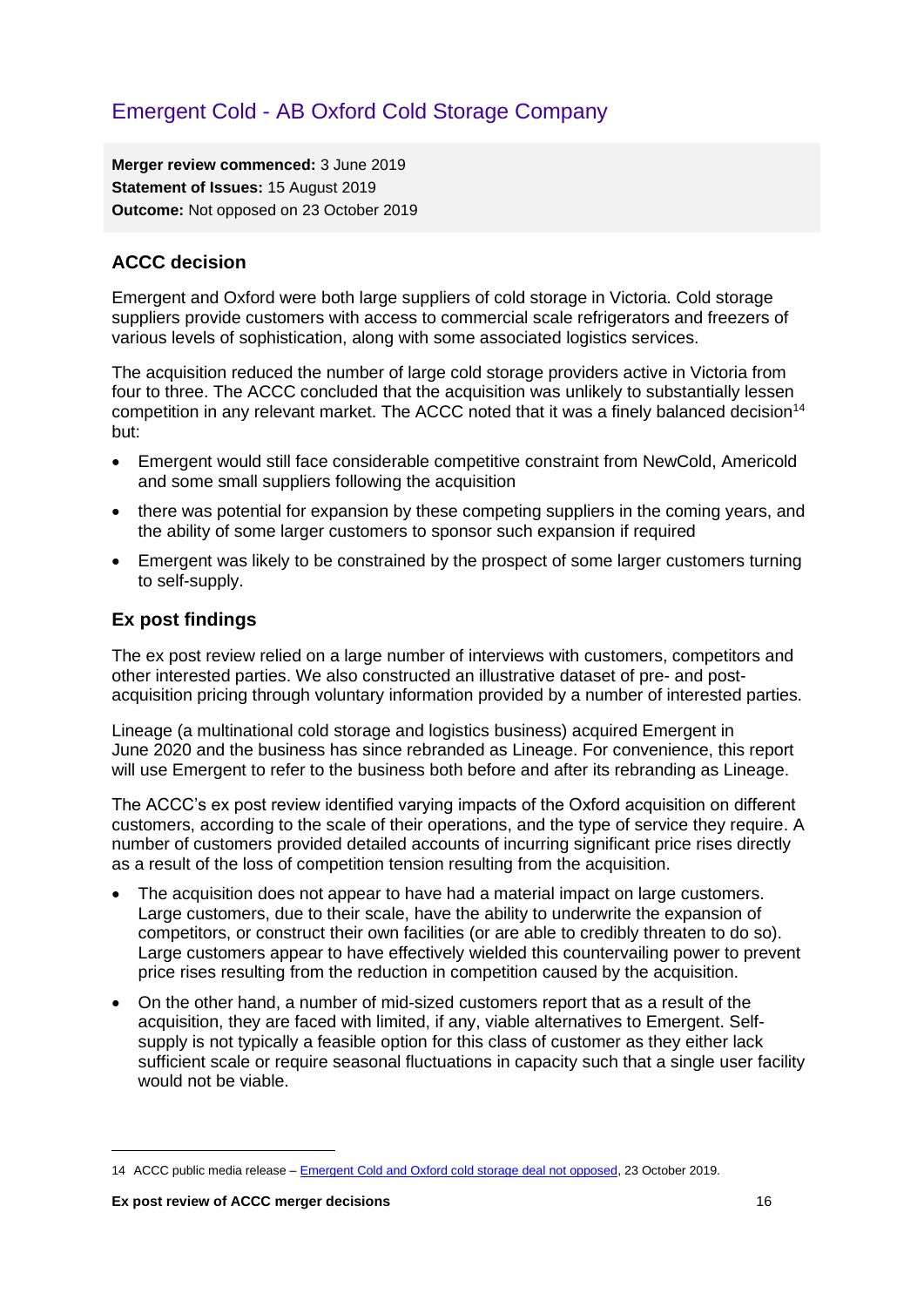- Information obtained during the ex post review suggests a number of customers of cold storage in have been faced with significant price increases in the order of 5-10%, directly as a result of the acquisition.
- The severity and endurance of these price increases appears to be greater than anticipated by the ACCC based on the information before it at the time.
- To date, potential entry or expansion by existing suppliers does not appear to have contributed competitive tension to replace the loss of Oxford.

# <span id="page-17-0"></span>Propel Funeral Partners Limited - Gregson & Weight Funeral Directors

**Merger review commenced:** 27 September 2019 **Statement of Issues:** None **Outcome:** Not opposed on 7 November 2019

# **ACCC decision**

Propel (ASX: PFP) acquired Sunshine Coast based Gregson & Weight Funeral Directors at the end of 2019. The parties overlapped in the supply funeral directing services and cremation services in the Sunshine Coast region.

Gregson & Weight was the clear market leader in the Sunshine Coast region for the supply of funeral directing services. However, Propel only had a small presence in the region under its Premier Funerals brand.

The ACCC concluded that while the acquisition would result in an increase in market concentration, competition in the market would not significantly change as a result of the acquisition.

The ACCC's review focused on whether the acquisition would result in Propel foreclosing the supply of cremation services at its Buderim Crematorium to third party funeral directors. Based on information received from the market and the parties, the ACCC concluded that this was unlikely to occur, and that Propel's incentives to provide third party access to this crematorium would remain the same following the acquisition.

## **Ex post findings**

The ACCC's ex post review relied primarily on interviews with industry participants. We were unable to obtain data sufficient to perform rigorous quantitative analysis, but the limited data we have obtained was generally supportive of the qualitative information gathered through interviews.

During our ex post inquiries, a number of concerns were raised by interested parties in relation to dominance by Propel and Invocare in the industry nationally. However, these concerns do not appear to be created, or materially heightened, by the acquisition. Prices for crematoria services in the area appear to be somewhat higher than nearby areas, but these do not appear to have increased as a result of the acquisition.

Barriers to entry were not determinative of the ACCC's initial decision. However, barriers in the industry may be higher than contemplated by the ACCC during its initial review. Information obtained during the ex post review suggests there is a very low likelihood that new entry would add meaningful competitive tension to the funeral directing market in the Sunshine Coast region. Reasons for this conclusion include: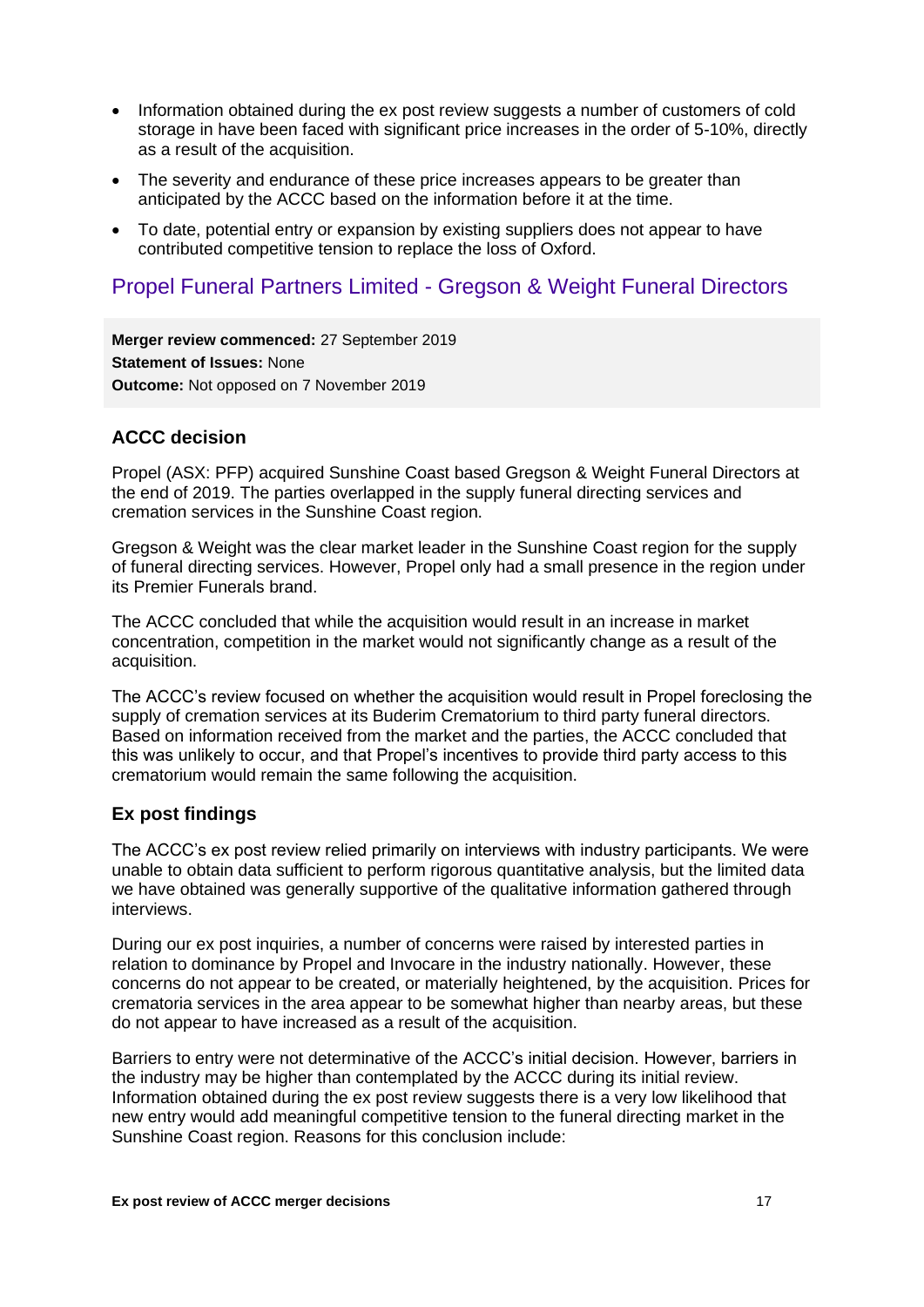- We are not aware of any examples of new entry or likely new entry in the future, with a physical presence in the region. The only example of a new entrant that operates from outside the region is a national phone and online provider that organises cremation without any services, and does not appear to be competing directly with full-service funeral providers.
- Customers are very sticky when it comes to funeral services. Consumers engage funeral service providers during difficult periods in their lives and with time pressure. They are less likely to be discerning or shop around and are more likely to engage firms that are known and trusted. This makes brand recognition critical for the success of a funeral director. The large national providers have expanded through the acquisition of known and established brands in local areas, which they often maintain (as is the case with Propel maintaining the Gregson & Weight brands), rather than organic growth.

# <span id="page-18-0"></span>Landmark - acquisition of Ruralco – remedy package

**Merger review commenced:** 22 March 2019 **Statement of Issues:** 13 June 2019 **Outcome:** Not opposed subject to undertakings on 22 August 2019

# **ACCC decision**

Landmark and Ruralco both supplied a range of agriculture-related products and services. The ACCC considered the competitive effects of the acquisition on competition at a national and local level primarily in markets for:

- retail supply of rural merchandise
- wholesale supply of rural merchandise.

The ACCC identified preliminary concerns that the acquisition may reduce competition in the supply of rural merchandise by:

- combining two of the three largest retail chains with a national presence
- removing one of few competitors to Landmark in certain local areas where the parties' stores overlap.

In August 2019, the ACCC decided not to oppose Nutrien's acquisition of Ruralco after accepting a section 87B undertaking from Nutrien to divest its rural merchandising stores in Alice Springs, Broome and Hughenden.

In Australia, Nutrien operated under the Landmark brand, and will be referred to as Landmark where relevant throughout this paper. Since the merger, Landmark and Ruralco corporate-owned stores have been rebranded as Nutrien Ag Services.

The ACCC found that the removal of Ruralco as a competitor was likely to substantially lessen competition in Broome, Alice Springs and Hughenden.

Landmark offered a section 87B undertaking to divest its stores in Broome, Alice Springs and Hughenden and the ACCC accepted the undertaking on the basis that it would address competition concerns in each area.